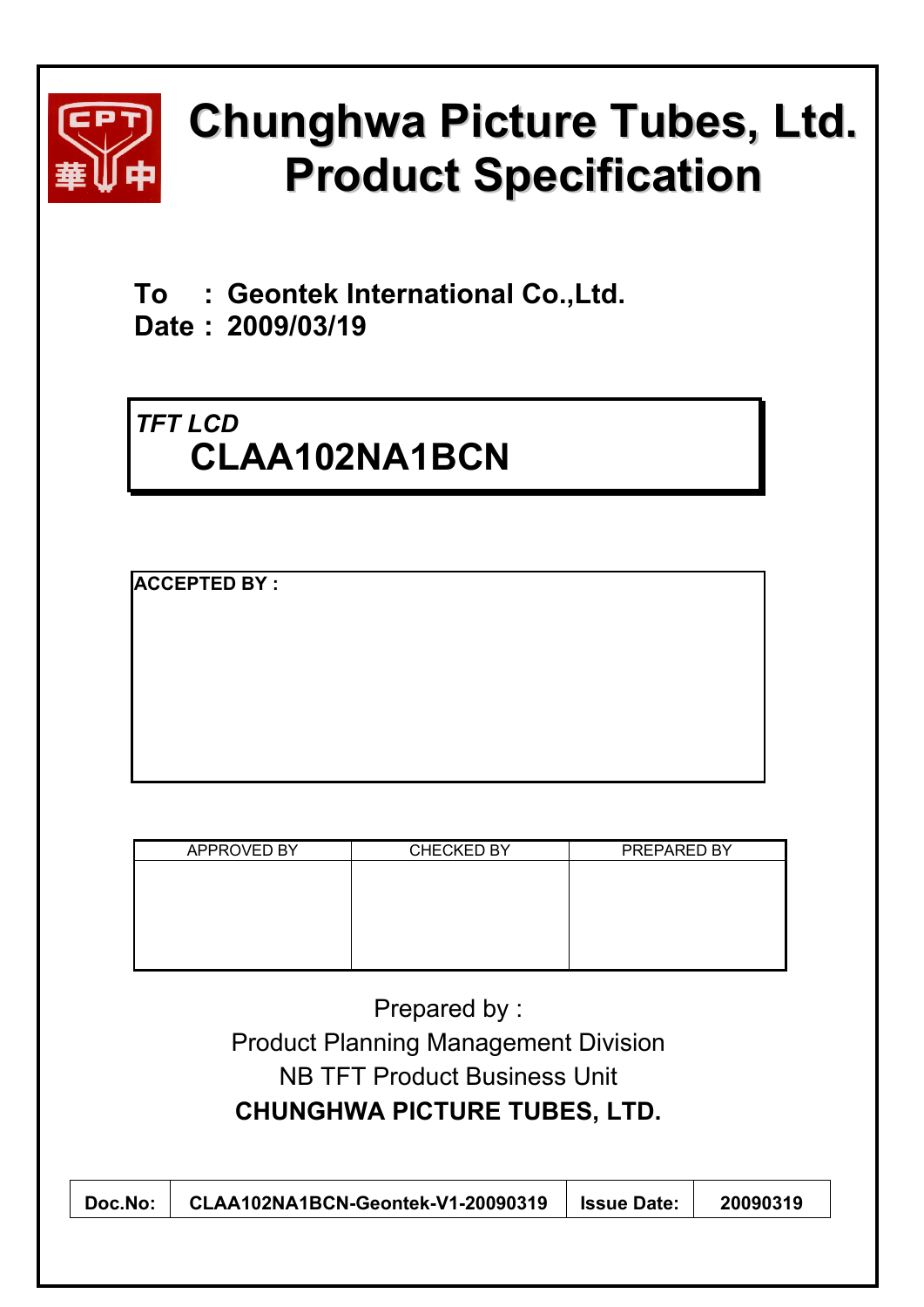# **REVISION STATUS**

| <b>Revision</b><br><b>Notice</b> | <b>Description</b>    | Page | Rev. Date  |
|----------------------------------|-----------------------|------|------------|
| V <sub>1</sub>                   | <b>First revision</b> |      | 2009.03.19 |
|                                  |                       |      |            |
|                                  |                       |      |            |
|                                  |                       |      |            |
|                                  |                       |      |            |
|                                  |                       |      |            |
|                                  |                       |      |            |
|                                  |                       |      |            |
|                                  |                       |      |            |
|                                  |                       |      |            |
|                                  |                       |      |            |
|                                  |                       |      |            |
|                                  |                       |      |            |
|                                  |                       |      |            |
|                                  |                       |      |            |
|                                  |                       |      |            |
|                                  |                       |      |            |
|                                  |                       |      |            |
|                                  |                       |      |            |
|                                  |                       |      |            |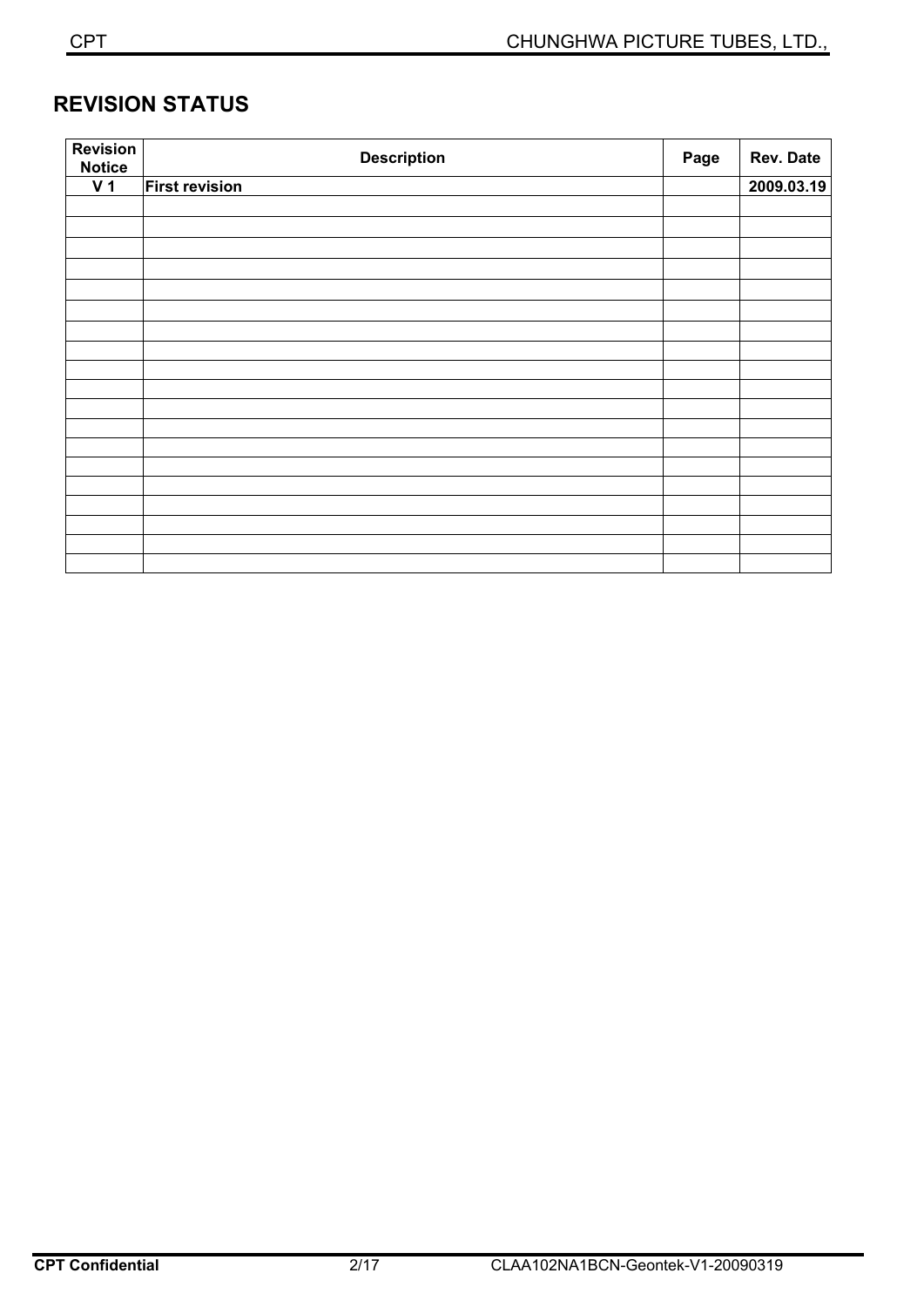# **CONTENTS**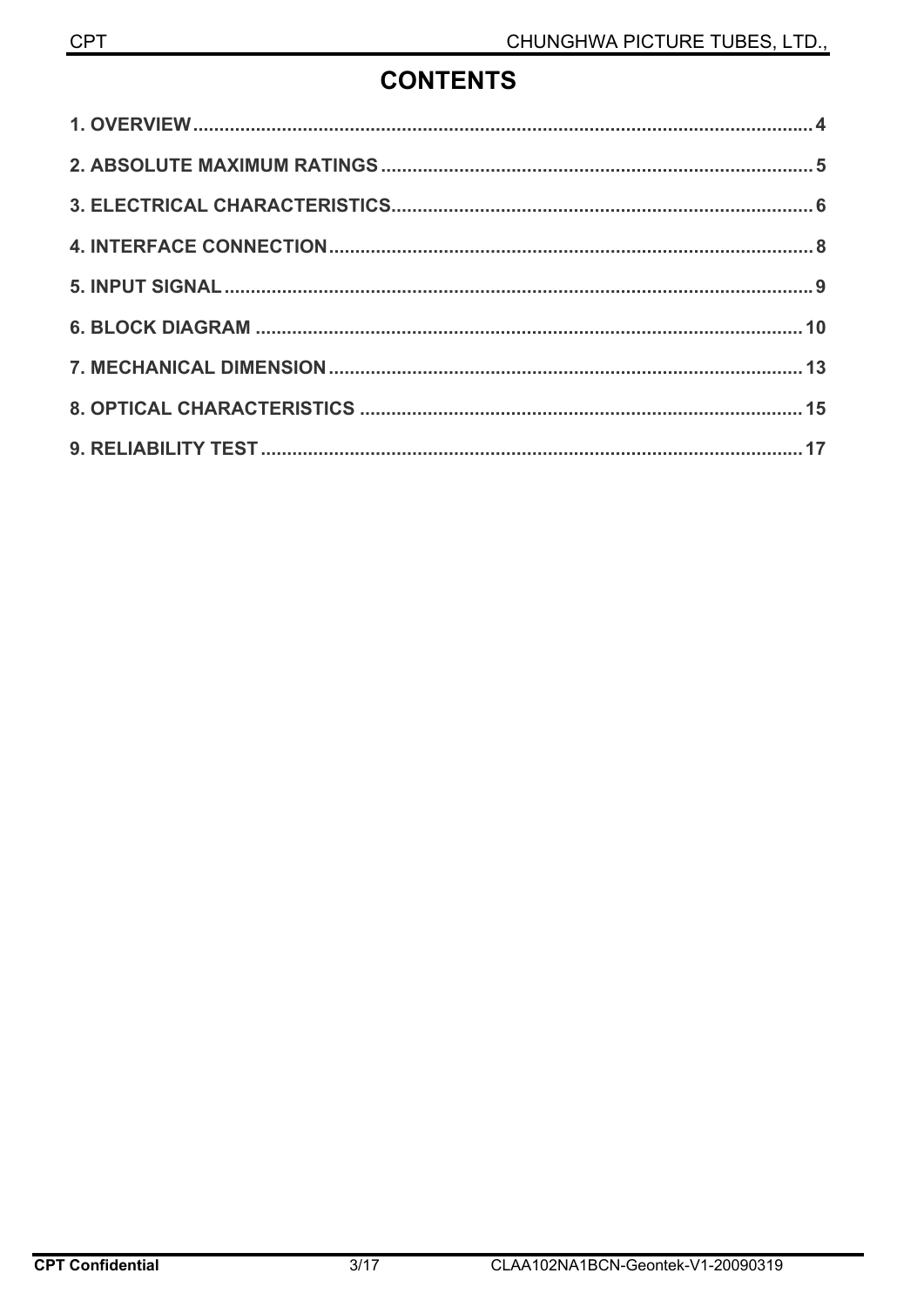# **1. OVERVIEW**

CLAA102NA1BCN is 25.8cm(10.2") color TFT-LCD (Thin Film Transistor Liquid Crystal Display) module composed of LCD panel, driver ICs, control circuit and LED backlight. By applying 1024×600 images are displayed on the 10.2" diagonal screen. Display 262K colors by 6 Bit R.G.B signal input. Use 3.3 voltage to drive the power of LCD system. Use 5.0 voltage to drive the power of LED backlight.

General specification are summarized in the following table:

| <b>ITEM</b>                    | <b>SPECIFICATION</b>                      |
|--------------------------------|-------------------------------------------|
| Display Area (mm)              | 222.72(H) x 130.5(V) (10.2-inch diagonal) |
| <b>Number of Pixels</b>        | $1024(H) \times 3(RGB) \times 600(V)$     |
| Pixel Pitch (mm)               | $0.2175$ (H) $\times$ 0.2175 (V)          |
| <b>Color Pixel Arrangement</b> | <b>RGB</b> vertical stripe                |
| Display Mode                   | Normally white, TN                        |
| Number of Colors               | 262,144                                   |
| Optimum Viewing Angle          | 6 o'clock                                 |
| Brightness (cd/m^2)            | 220nit(typ)                               |
| Response Time (Tr+Tf)          | $25ms$ (typ)                              |
| Viewing Angle(BL on, CR ≥ 10)  | $L/R:40/40$ degree                        |
|                                | U/D:15/30 degree                          |
| <b>Power Consumption</b>       | $3.6(w)$ (Typ)                            |
| Electrical Interface(data)     | <b>LVDS</b>                               |
| Module Size (mm)               | 235(W) ×145.8(H) ×4.67(D)                 |
| Module Weight (g)              | 200(Typ)                                  |
| <b>Backlight Unit</b>          | LED                                       |
| <b>Surface Treatment</b>       | AG-Glare type Hardness: 3H                |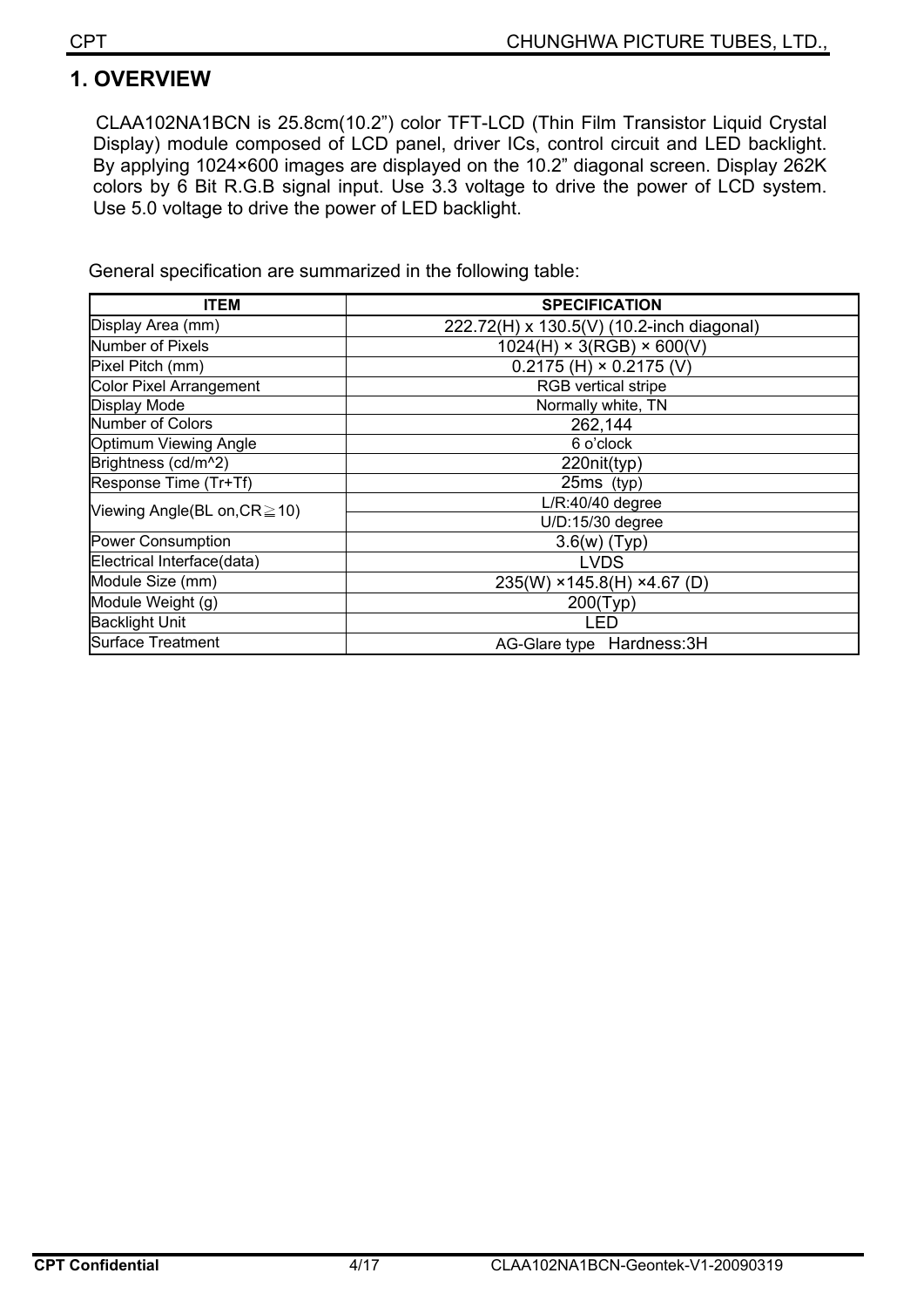# **2. ABSOLUTE MAXIMUM RATINGS**

The following are maximun values which, if exceeded, may cause faulty operation or damage to the unit.

| <b>Item</b>                  | Symbol       | Min.   | Max. | Unit   | <b>Note</b> |  |
|------------------------------|--------------|--------|------|--------|-------------|--|
| Power Supply Voltage         | Vcc          | $-0.3$ | 4.0  |        |             |  |
| <b>LED Supply Voltage</b>    | VLED         | $-0.3$ | 6.0  |        |             |  |
| <b>Static Electricity</b>    | <b>VESDc</b> | $-200$ | 200  |        | [Note2]     |  |
|                              | <b>VESDm</b> | $-15K$ | 15K  |        |             |  |
| <b>ICC Rush Current</b>      | <b>IRUSH</b> |        |      |        | [Note 3]    |  |
| <b>Operation Temperature</b> | l op l       |        | 50   | $\sim$ | [Note 1]    |  |
| Storage Temperature          | stq          | -20    | 60   | $\sim$ | [Note 1]    |  |

[Note]

- [Note1] If users use the product out off the environmemt operation range (temperature and humidity), it will concern for visual quality.
- [Note2] Test Condition: IEC 61000-4-2,

VESDc : Contact discharge to input connector

VESDm: Discontact discharge to module

[Note3] The input pulse-current measurement system as below:



Control signal: $High(+3.3V) \rightarrow Low(GND)$ 

Supply Voltage of rising time should be from R3 and C2 tune to 550 us.

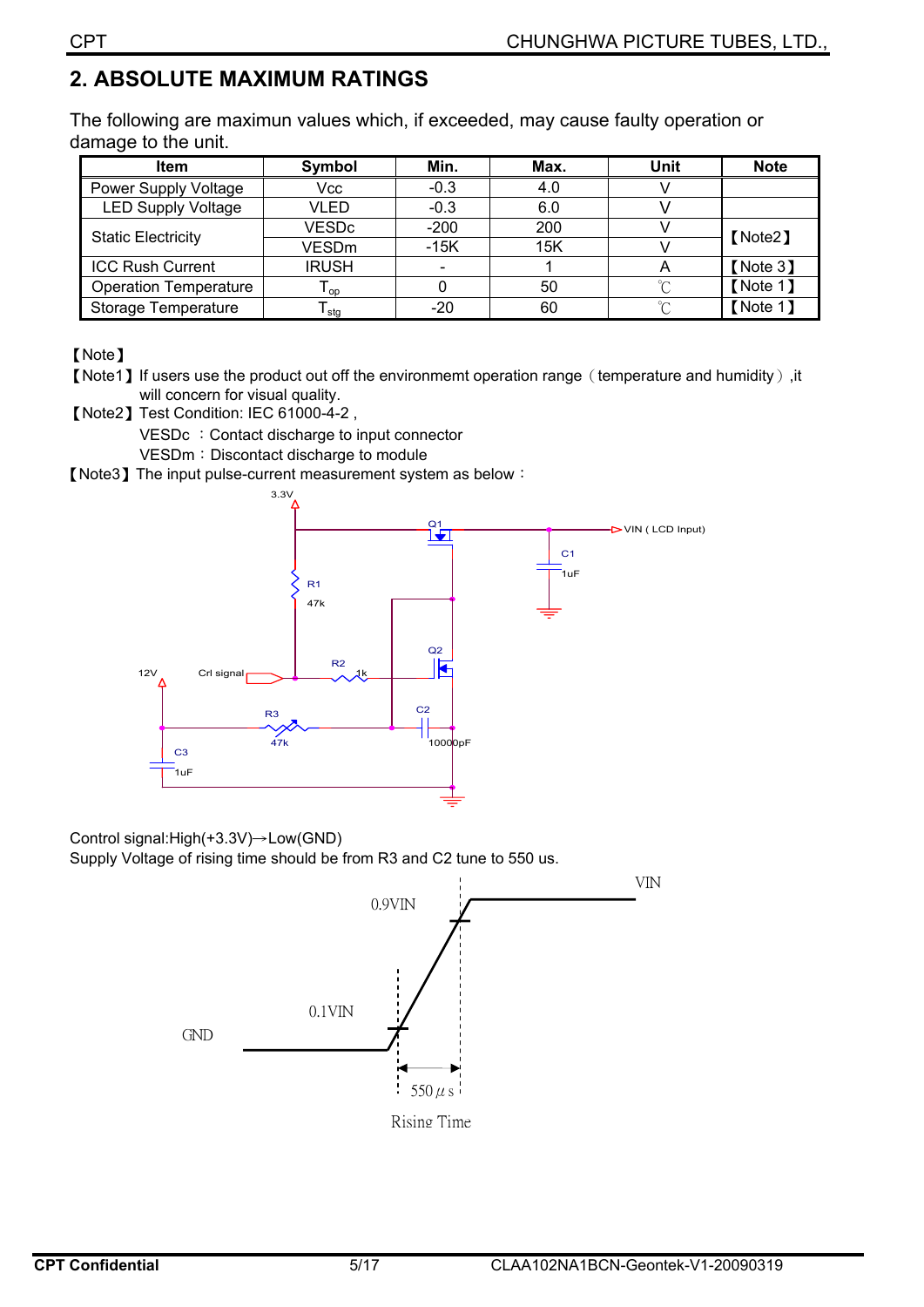$\sim$   $\sim$   $\sim$ 

# 3. ELECTRICAL CHARACTERISTICS

3.1 TFT LCD Power Voltage

|                                         |                            |              |            |            |              |      | l a=25℃     |
|-----------------------------------------|----------------------------|--------------|------------|------------|--------------|------|-------------|
|                                         | <b>Item</b>                | Symbol       | Min.       | <b>Typ</b> | Max.         | Unit | <b>Note</b> |
| Power Supply Voltage For LCD            |                            | $V_{\rm CC}$ | 3.0        | 3.3        | 3.6          | v    | [Note 1]    |
| Power Supply Voltage For LED            | $V_{LED}$                  | 4.5          | 5          | 5.5        | V            |      |             |
| Logic Input Voltage<br>$(LVDS:IN+,IN-)$ | Input Voltage              | VIN          | 0          |            | $V_{\rm CC}$ | V    | [Note 2]    |
|                                         | Common Mode Voltage        | <b>VCM</b>   | 1.08       | 1.2        | 1.32         | v    | [Note 2]    |
|                                         | Differential Input Voltage | <b>VID</b>   | 250        | 350        | 450          | mV   | [Note 2]    |
|                                         | Threshold Voltage(high)    | <b>VTH</b>   |            |            | 100          | mV   | [Note 2]    |
|                                         | Threshold Voltage(low)     | <b>VTL</b>   | $-100$     |            |              | mV   | [Note 2]    |
|                                         | Input Voltage(high)        | VIH          | 3.0        |            | 3.3          | v    |             |
| ADJ Input Voltage                       | Input Voltage(low)         | VIL          | <b>GND</b> |            | 0.3          | v    |             |

#### Remarks:

[Note1] VCC-dip codition:

- 1) When  $2.7 \text{ V} \leq \text{VCC} < 3.0 \text{V} \cdot \text{td} \leq 10 \text{ms}.$
- 2)  $VCC > 3.0V \cdot VCC$ -dip condition should be same as VCC-turn-on condition.



#### [Note 2] LVDS signal

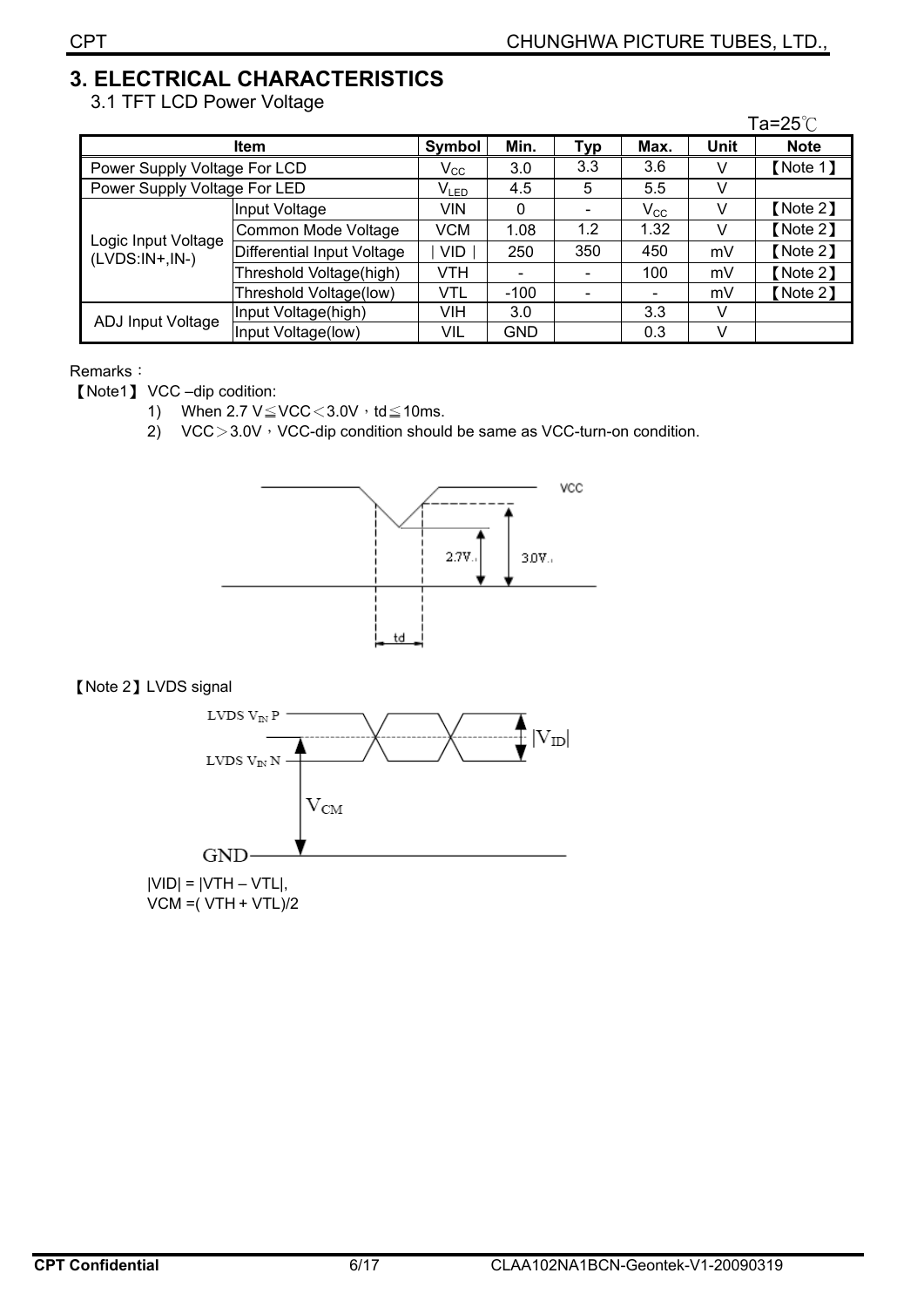#### 3.2 TFT-LCD Current Consumption

| <b>Item</b>       | <b>Symbol</b> | Min.  | тур | Max. | Unit | <b>Note</b> |
|-------------------|---------------|-------|-----|------|------|-------------|
| LCD Power Current | <b>I</b> CC   | $- -$ | 300 | 400  | mA   | Note1]      |
| LED Power Current | <b>LED</b>    | $- -$ | 500 | 600  | mA   | Note2)      |

[Note1] Typical: Under 64 gray pattern @ Vcc = 3.3 V Maximum: Under black pattern @ Vcc = 3.0 V





(a)64 Gray Pattern

[Note2] Typical: When V<sub>LED</sub> is 5V Maximum: When  $V_{LED}$  is 4.5V

3.3 Power Signal sequence

| $0.5 < t1 \leq 10$ ms        | $200ms \leq t5$ |
|------------------------------|-----------------|
| $0<$ t2 $\leq$ 50ms          | $200ms \leq t6$ |
| $0<$ t $3\leq$ 50 ${\sf ms}$ | 200ms≤t7        |
| $0<$ t4 $\leq$ 10ms          |                 |

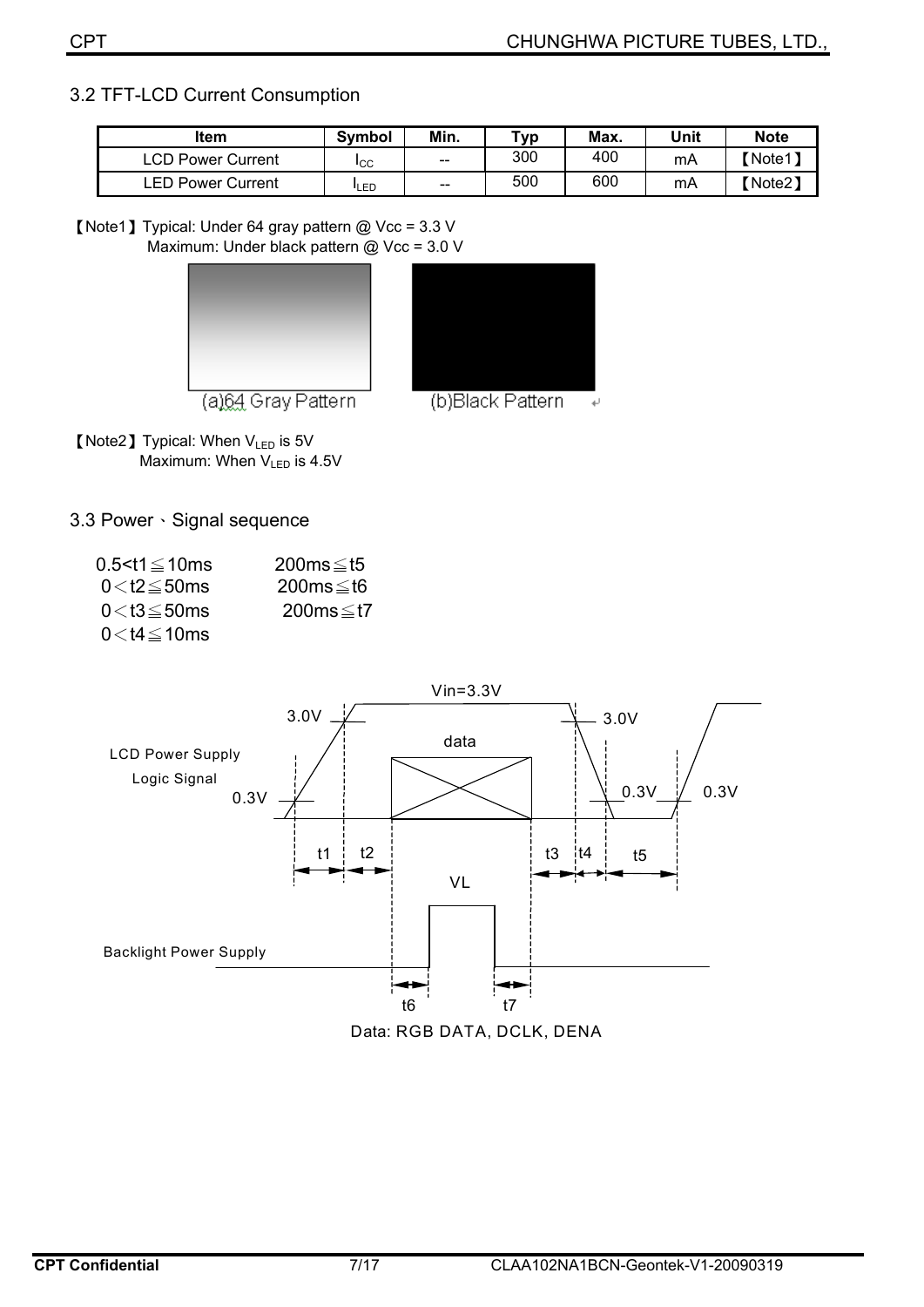#### **4. INTERFACE CONNECTION**

4.1 CN1

Connector type: I-PEX 20347-330E-12

| Pin No.                 | <b>SYMBOL</b>                | <b>FUNCTION</b>                                  |
|-------------------------|------------------------------|--------------------------------------------------|
| 1                       | <b>GND</b>                   | Ground                                           |
| $\overline{2}$          | $V_{\rm CC}$                 | +3.3V Power                                      |
| $\overline{3}$          | $V_{\underline{CC}}$         | +3.3V Power                                      |
| $\overline{\mathbf{4}}$ | V EDID                       | 3.3V Power for NB                                |
| 5                       | <b>ADJ</b>                   | Adjust for LED brightness                        |
| 6                       | <b>CLK EDID</b>              | <b>EDID Clock for NB</b>                         |
| $\overline{7}$          | <b>DATA EDID</b>             | EDID Data for NB                                 |
| 8                       | RXIN0-                       | LVDS Signal(-)-channel 0                         |
| 9                       | RXIN0+                       | LVDS Signal(+)-channel 0                         |
| 10                      | <b>GND</b>                   | Ground                                           |
| 11                      | RXIN1-                       | LVDS Signal(-)-channel 1                         |
| $\overline{12}$         | RXIN <sub>1+</sub>           | LVDS Signal(+)-channel 1                         |
| $\overline{13}$         | <b>GND</b>                   | Ground                                           |
| 14                      | RXIN2-                       | LVDS Signal(-)-channel 2                         |
| $\overline{15}$         | RXIN2+                       | LVDS Signal( $+$ )-channel 2                     |
| 16                      | <b>GND</b>                   | Ground                                           |
| 17                      | <b>RXCLKIN-</b>              | LVDS Clock Signal(-)                             |
| 18                      | RXCLKIN+                     | LVDS Clock Signal(+)                             |
| $\overline{19}$         | <b>GND</b>                   | Ground                                           |
| 20                      | <b>NC</b>                    | <b>NC</b>                                        |
| $\overline{21}$         | $\overline{\text{NC}}$       | $\overline{\text{NC}}$                           |
| $\overline{22}$         | <b>GND</b>                   | Ground                                           |
| $\overline{23}$         | <b>GND</b>                   | Ground                                           |
| $\overline{24}$         | $V_{LED}$                    | Power Supply for LED(V <sub>LED</sub> = 5.0±0.5) |
| 25                      | $V_{\underline{\text{LED}}}$ | Power Supply for $LED(V_{LED} = 5.0 \pm 0.5)$    |
| $\overline{26}$         | $V_{LED}$                    | Power Supply for LED(V <sub>LED</sub> = 5.0±0.5) |
| $\overline{27}$         | NC/YD                        | (Touch Panel control pin)                        |
| 28                      | NC/XL                        | (Touch Panel control pin)                        |
| 29                      | NC/YU                        | (Touch Panel control pin)                        |
| 30                      | NC/XR                        | (Touch Panel control pin)                        |

#### [Note]

1) ADJ adjust brightness to control Pin  $\cdot$  Pulse duty the bigger the brighter.



3) GND Pin must ground contact, can not be floating.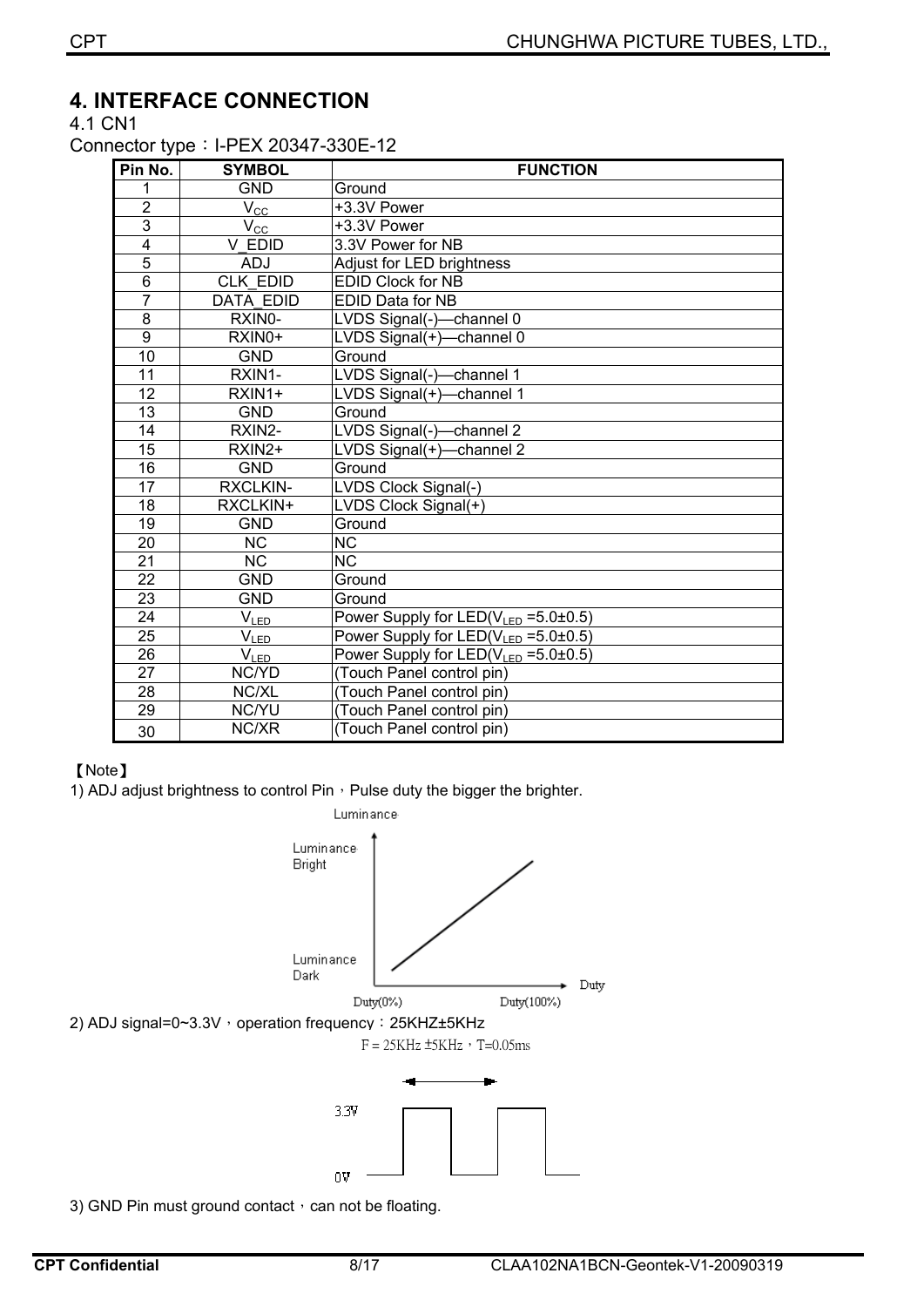# **5. INPUT SIGNAL**

#### 5.1 Timing Specification

|                   |             | Item                 |                                     | Symbol     | Min   | Typ   | Max   | Unit       |
|-------------------|-------------|----------------------|-------------------------------------|------------|-------|-------|-------|------------|
| <b>LVDS input</b> |             | <b>CLK Frequency</b> |                                     | fCLKin     | 39.05 | 45    | 51.42 | <b>MHz</b> |
| signal sequence   |             | <b>CLK Period</b>    |                                     | tCLKin     | 25.61 | 22.22 | 19.45 | ns         |
|                   |             |                      | Horizontal<br><b>Total Time</b>     | $t_H$      | 1160  | 1200  | 1240  | tCLK       |
|                   | <b>DENA</b> | Horizontal           | Horizontal<br><b>Effective Time</b> | $t_{HA}$   | 1024  | 1024  | 1024  | tCLK       |
|                   |             |                      | Horizontal<br><b>Blank Time</b>     | $t_{HB}$   | 136   | 176   | 216   | tCLK       |
| LCD input timing  |             | Vertical             | Frame                               | fV         | 55    | 60    | 65    | Hz         |
|                   |             |                      | Vertical<br><b>Total Time</b>       | $t_{\vee}$ | 612   | 625   | 638   | $t_H$      |
|                   |             |                      | Vertical<br><b>EffectiveTime</b>    | $t_{VA}$   | 600   | 600   | 600   | $t_H$      |
|                   |             |                      | Vertical<br><b>Blank Time</b>       | $t_{VB}$   | 12    | 25    | 38    | $t_H$      |

#### 5.2 Timing sequence (Timing chart)

5.2.1 Horizontal Timing Sequence

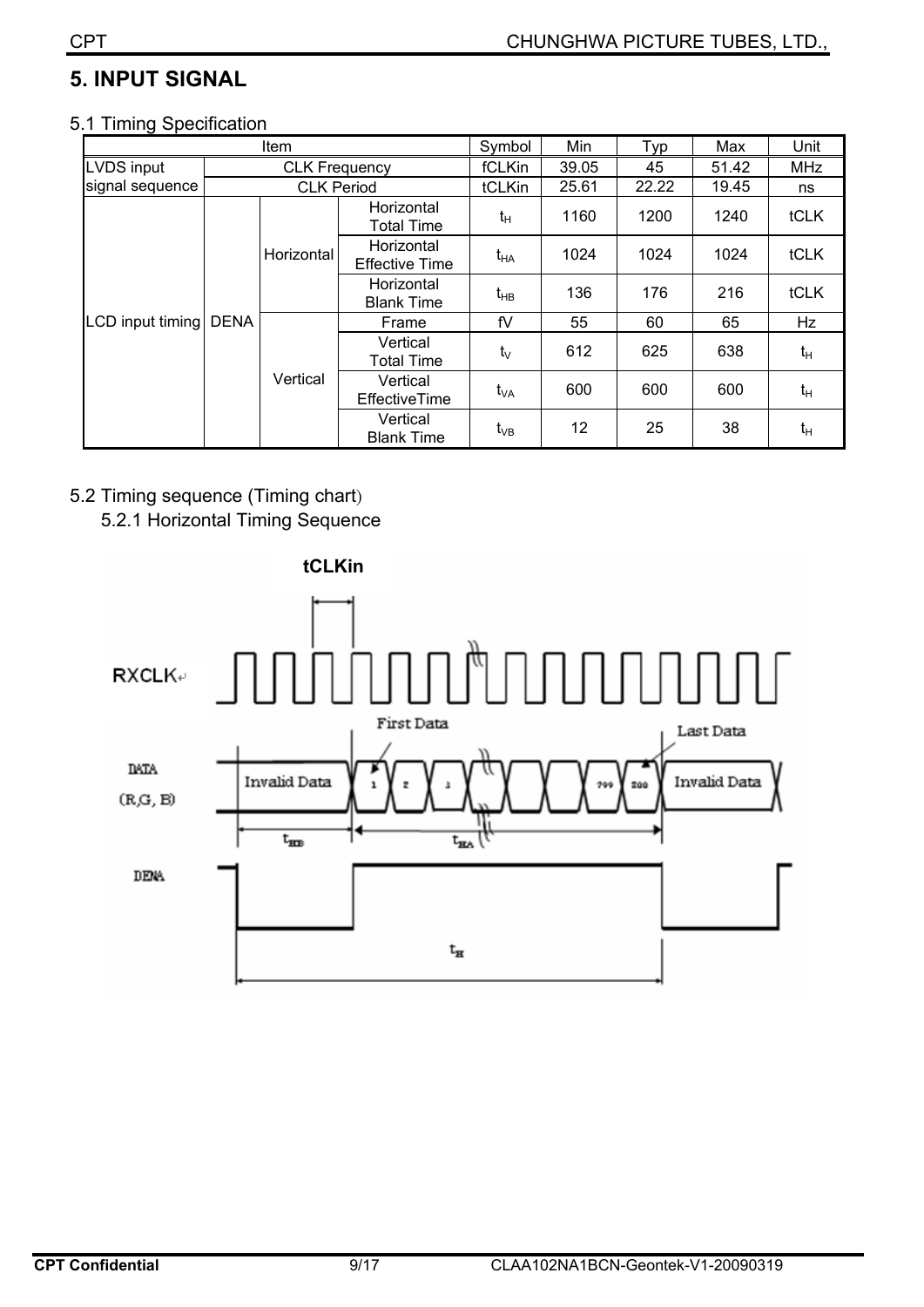#### 5.2.2 Vertical Timing Sequence



#### 5.2.3 LVDS Input Data mapping

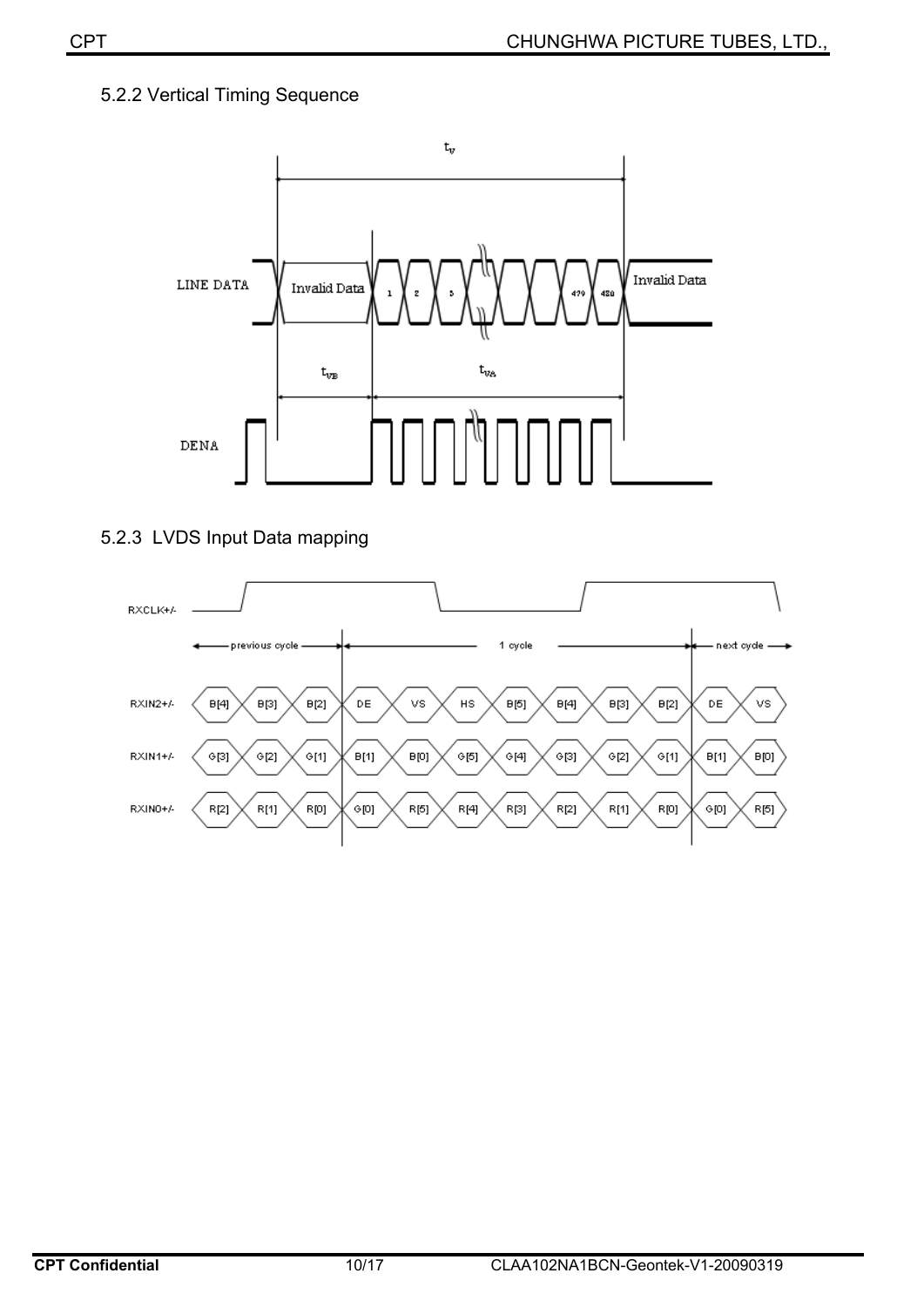#### 5.3 Color data assignment

| <b>COLOR</b>       | <b>INPUT</b>    | R DATA           |                |                |             |                  | <b>G DATA</b>  |                |             |                |                |                | <b>B DATA</b>  |                |             |                |              |                |                |
|--------------------|-----------------|------------------|----------------|----------------|-------------|------------------|----------------|----------------|-------------|----------------|----------------|----------------|----------------|----------------|-------------|----------------|--------------|----------------|----------------|
|                    | <b>DATA</b>     | R <sub>5</sub>   | R <sub>4</sub> | R <sub>3</sub> | R2          | R1               | R <sub>0</sub> | G <sub>5</sub> | G4          | G <sub>3</sub> | G <sub>2</sub> | G <sub>1</sub> | G <sub>0</sub> | B <sub>5</sub> | <b>B4</b>   | B <sub>3</sub> | <b>B2</b>    | <b>B1</b>      | B <sub>0</sub> |
|                    |                 | <b>MSB</b>       |                |                |             |                  | <b>LSB</b>     | <b>MSB</b>     |             |                |                |                | LSB            | <b>MSB</b>     |             |                |              |                | <b>LSB</b>     |
|                    | <b>BLACK</b>    | 0                | 0              | 0              | $\mathbf 0$ | $\mathbf 0$      | 0              | 0              | 0           | 0              | 0              | $\mathbf 0$    | 0              | $\mathbf 0$    | 0           | 0              | $\mathbf 0$  | $\mathbf 0$    | $\mathbf 0$    |
|                    | <b>RED(63)</b>  | 1                | 1              | 1              | 1           | 1                | 1              | 0              | 0           | 0              | 0              | 0              | 0              | 0              | 0           | 0              | 0            | 0              | 0              |
|                    | GREEN(63)       | $\mathbf 0$      | $\mathbf 0$    | 0              | 0           | 0                | $\overline{0}$ | 1              | 1           | 1              | 1              | 1              | 1              | $\overline{0}$ | 0           | $\pmb{0}$      | 0            | $\mathbf 0$    | $\mathbf 0$    |
| <b>BASI</b>        | <b>BLUE(63)</b> | 0                | 0              | 0              | 0           | $\pmb{0}$        | 0              | 0              | 0           | $\mathbf 0$    | 0              | 0              | 0              | 1              | 1           | 1              | 1            | 1              | 1              |
| COLOR <sub>C</sub> | <b>CYAN</b>     | 0                | 0              | 0              | 0           | 0                | 0              | 1              | 1           | 1              | 1              | 1              | 1              | 1              | 1           | 1              | 1            | 1              | 1              |
|                    | <b>MAGENTA</b>  | 1                | 1              | 1              | 1           | 1                | 1              | $\mathbf 0$    | 0           | $\mathbf 0$    | 0              | 0              | 0              | 1              | 1           | 1              | 1            | 1              | 1              |
|                    | <b>YELLOW</b>   | 1                | 1              | 1              | 1           | 1                | 1              | 1              | 1           | 1              | 1              | 1              | 1              | 0              | $\mathbf 0$ | $\pmb{0}$      | 0            | 0              | $\mathbf 0$    |
|                    | <b>WHITE</b>    | 1                | 1              | $\mathbf{1}$   | 1           | 1                | 1              | 1              | 1           | 1              | 1              | 1              | 1              | 1              | 1           | 1              | 1            | 1              | 1              |
|                    | RED(0)          | 0                | 0              | 0              | 0           | 0                | 0              | 0              | 0           | 0              | 0              | 0              | 0              | 0              | 0           | 0              | 0            | 0              | 0              |
|                    | RED(1)          | 0                | 0              | 0              | 0           | 0                | 1              | $\overline{0}$ | $\mathbf 0$ | $\mathbf 0$    | $\mathbf 0$    | 0              | 0              | $\overline{0}$ | 0           | 0              | 0            | 0              | $\mathbf 0$    |
|                    | RED(2)          | $\mathbf 0$      | 0              | 0              | 0           | 1                | $\mathbf 0$    | 0              | 0           | $\mathbf 0$    | 0              | 0              | 0              | 0              | 0           | $\mathbf 0$    | 0            | $\mathbf 0$    | $\mathbf 0$    |
| <b>RED</b>         |                 |                  |                |                |             |                  |                |                |             |                |                |                |                |                |             |                |              |                |                |
|                    |                 |                  |                |                |             |                  |                |                |             |                |                |                |                |                |             |                |              |                |                |
|                    | <b>RED(62)</b>  | 1                | 1              | 1              | 1           | 1                | 0              | $\overline{0}$ | 0           | $\mathbf 0$    | 0              | 0              | 0              | $\overline{0}$ | 0           | $\pmb{0}$      | $\mathbf 0$  | $\mathbf 0$    | $\mathbf 0$    |
|                    | <b>RED(63)</b>  | 1                | 1              | $\mathbf{1}$   | 1           | $\mathbf 1$      | 1              | 0              | 0           | 0              | $\pmb{0}$      | 0              | 0              | 0              | 0           | $\mathbf 0$    | $\pmb{0}$    | 0              | $\mathbf 0$    |
|                    | GREEN(0)        | 0                | 0              | 0              | 0           | 0                | 0              | 0              | 0           | 0              | $\mathbf 0$    | 0              | 0              | $\overline{0}$ | 0           | 0              | 0            | 0              | $\mathbf 0$    |
|                    | GREEN(1)        | 0                | 0              | 0              | 0           | 0                | 0              | 0              | 0           | 0              | 0              | 0              | 1              | $\overline{0}$ | 0           | 0              | 0            | 0              | 0              |
|                    | GREEN(2)        | 0                | $\mathbf 0$    | 0              | 0           | 0                | $\overline{0}$ | 0              | $\mathbf 0$ | $\mathbf 0$    | $\mathbf 0$    | 1              | $\Omega$       | $\overline{0}$ | 0           | 0              | 0            | 0              | $\mathbf 0$    |
| <b>GREEN</b>       |                 |                  |                |                |             |                  |                |                |             |                |                |                |                |                |             |                |              |                |                |
|                    |                 |                  |                |                |             |                  |                |                |             |                |                |                |                |                |             |                |              |                |                |
|                    | GREEN(62)       | $\mathbf 0$      | 0              | 0              | 0           | 0                | $\overline{0}$ | 1              | 1           | 1              | $\mathbf{1}$   | 1              | 0              | $\overline{0}$ | 0           | $\mathbf 0$    | $\mathbf 0$  | $\overline{0}$ | $\pmb{0}$      |
|                    | GREEN(63)       | $\mathbf 0$      | 0              | 0              | 0           | $\boldsymbol{0}$ | $\mathbf 0$    | 1              | 1           | 1              | 1              | 1              | 1              | $\overline{0}$ | 0           | $\pmb{0}$      | 0            | $\mathbf 0$    | $\mathbf 0$    |
|                    | BLUE(0)         | 0                | 0              | 0              | 0           | 0                | 0              | 0              | 0           | 0              | 0              | 0              | 0              | 0              | 0           | 0              | 0            | 0              | $\pmb{0}$      |
|                    | BLUE(1)         | 0                | 0              | 0              | 0           | 0                | 0              | 0              | 0           | 0              | 0              | 0              | 0              | 0              | 0           | 0              | 0            | $\mathbf 0$    | 1              |
|                    | BLUE(2)         | $\boldsymbol{0}$ | $\pmb{0}$      | $\pmb{0}$      | $\pmb{0}$   | $\pmb{0}$        | $\pmb{0}$      | 0              | $\pmb{0}$   | $\pmb{0}$      | $\mathbf 0$    | $\pmb{0}$      | 0              | $\mathbf 0$    | $\pmb{0}$   | $\pmb{0}$      | $\pmb{0}$    | 1              | 0              |
| <b>BLUE</b>        |                 |                  |                |                |             |                  |                |                |             |                |                |                |                |                |             |                |              |                |                |
|                    |                 |                  |                |                |             |                  |                |                |             |                |                |                |                |                |             |                |              |                |                |
|                    | BLUE(62)        | $\pmb{0}$        | $\pmb{0}$      | 0              | $\pmb{0}$   | $\pmb{0}$        | $\pmb{0}$      | $\pmb{0}$      | $\pmb{0}$   | $\pmb{0}$      | $\pmb{0}$      | $\pmb{0}$      | 0              | $\mathbf 1$    | $\mathbf 1$ | $\mathbf{1}$   | $\mathbf{1}$ | $\mathbf{1}$   | $\pmb{0}$      |
|                    | BLUE(63)        | $\pmb{0}$        | $\pmb{0}$      | 0              | 0           | $\pmb{0}$        | $\pmb{0}$      | $\pmb{0}$      | $\pmb{0}$   | $\mathbf 0$    | $\pmb{0}$      | $\pmb{0}$      | 0              | 1              | 1           | $\mathbf 1$    | 1            | $\mathbf 1$    | 1              |

[Note1] Definition of Gray Scale

color(n): n is series of Gray Scale. The more n value is, the bright Gray Scale.

[Note2] Data:1-High,0-Low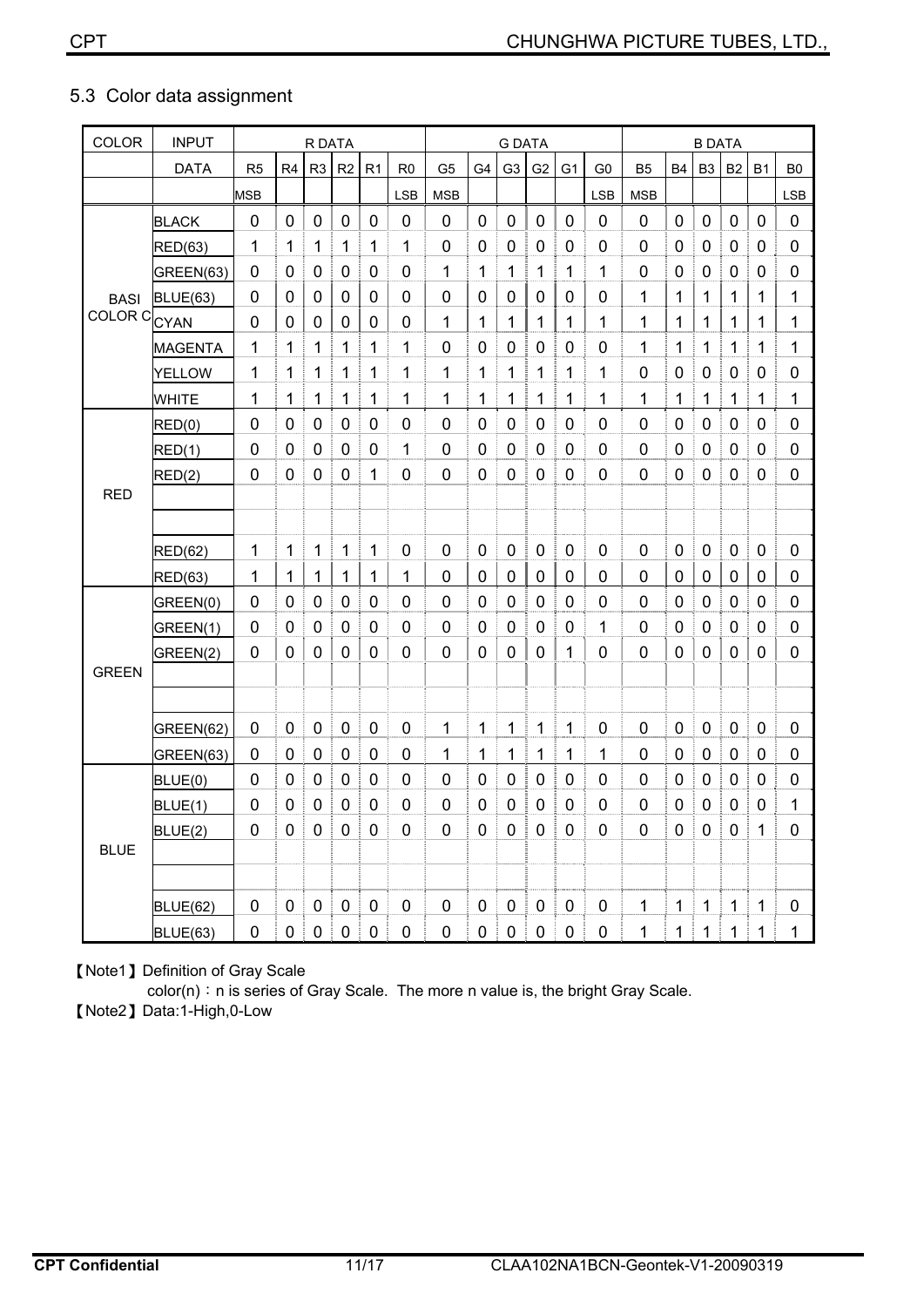### **6. BLOCK DIAGRAM**

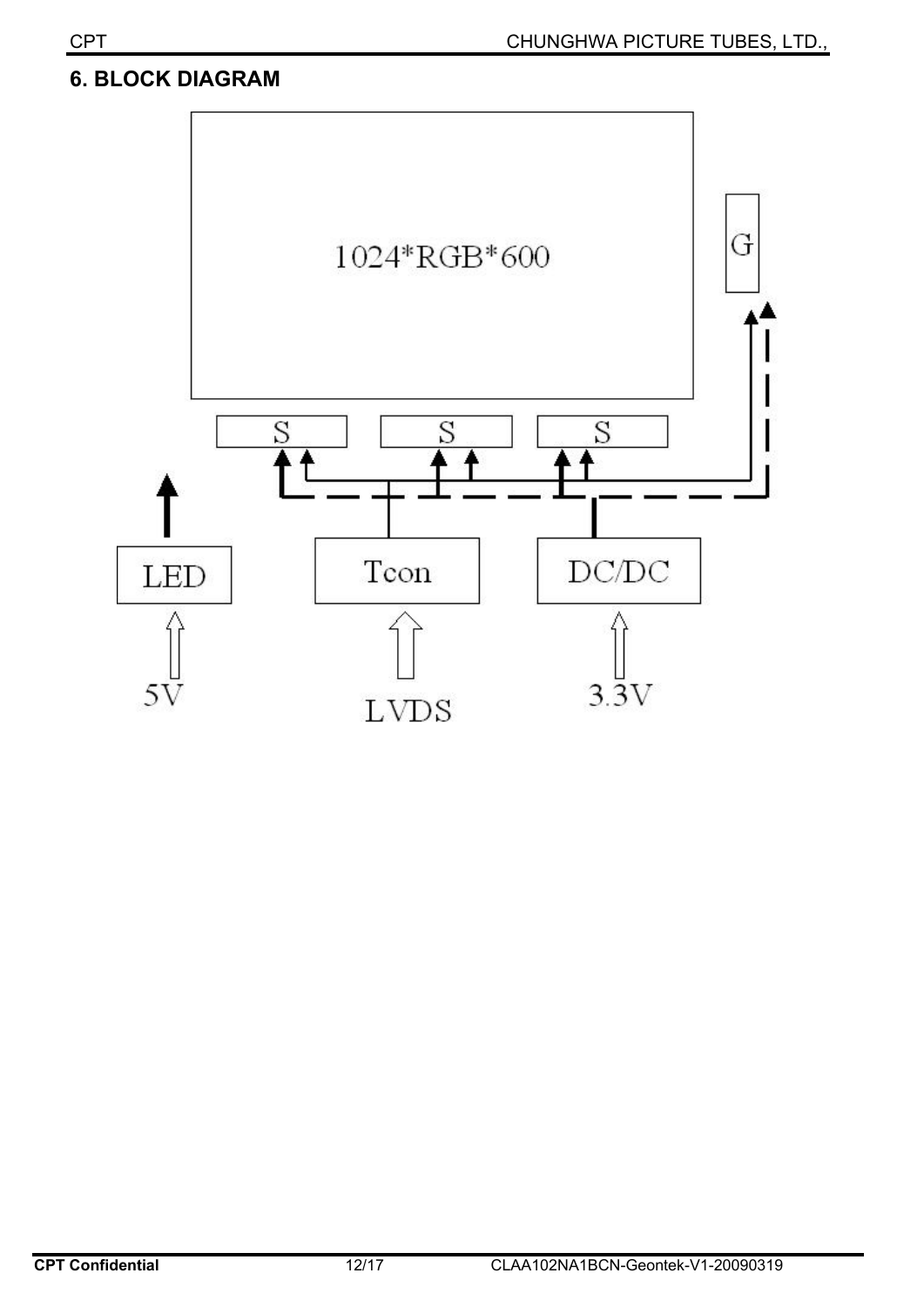# **7. MECHANICAL DIMENSION**

#### 7.1 Front Side



General Tolerance: ±0.3mm 7.2 Rear Side

 $[Unit : mm]$ 

 $[Unit : mm]$ 



General Tolerance: ±0.3mm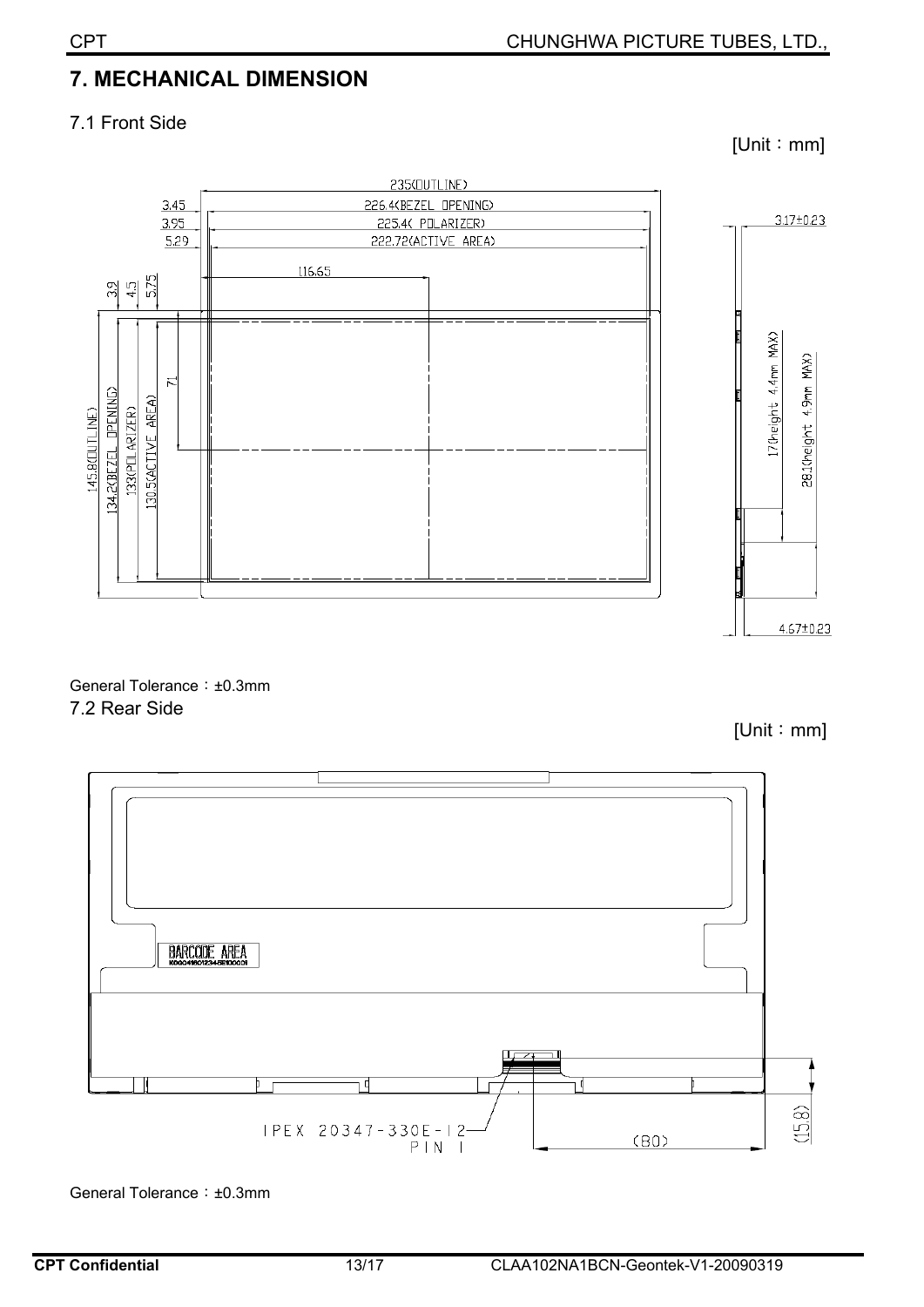



## 7.3 Tolerance of distance between polarizer and bezel opening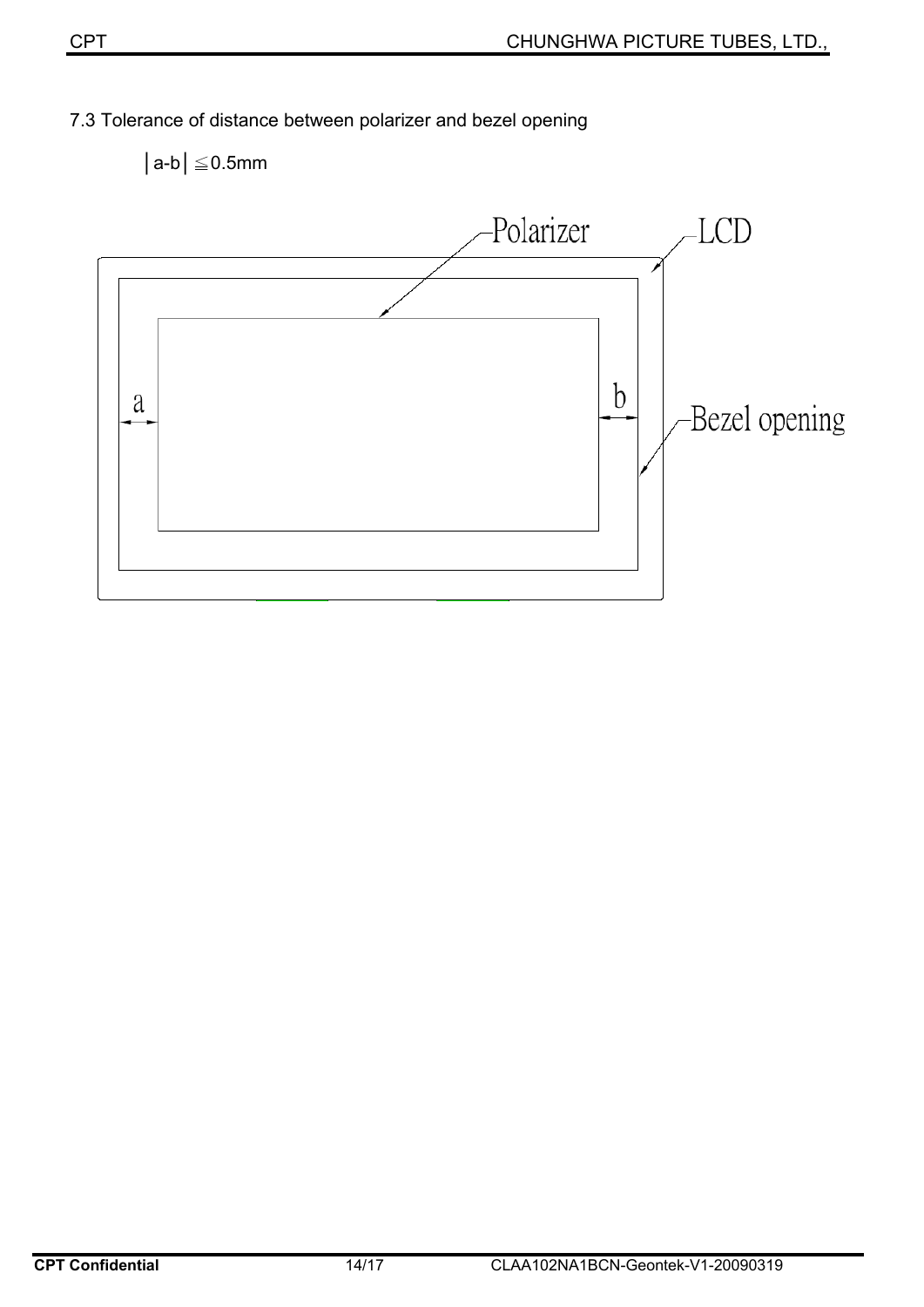# **8. OPTICAL CHARACTERISTICS**

Ta =  $25^{\circ}$ C, V<sub>cc</sub> = 3.3V

|                                  |             |                       |                                        |                |                |                | - , , , , <u>, ,</u> |                |
|----------------------------------|-------------|-----------------------|----------------------------------------|----------------|----------------|----------------|----------------------|----------------|
| <b>ITEM</b>                      |             | <b>SYMBOL</b>         | <b>CONDITION</b>                       | MIN.           | TYP.           | MAX.           | <b>UNIT</b>          | <b>Remarks</b> |
| <b>Constrast Ratio</b>           |             | CR.                   | Point-5                                | 320            | 400            | --             | --                   | *1)*2)*3)      |
| Luminance*)                      |             | Lw                    | Point-5                                | 180            | 220            | --             | $\text{cd/m}^2$      | *1)*3)         |
| Luminance Uniformity             |             | ΔL                    |                                        | 70             | 80             |                | $\%$                 | *1)*3)         |
| Response Time<br>(White - Black) |             | $Tr+Tf$               | Point-5                                |                | 25             | 30             | ms                   | $*1)*3*5)$     |
| Viewing<br>Angle                 | Horizontal  | Ψ                     | $CR \ge 10$<br>Point-5                 | 70             | 80             |                | $\circ$              | *1)*2)*4)      |
|                                  | Vertical    | $\boldsymbol{\theta}$ |                                        | 35             | 45             | --             | $\circ$              | $*1)*2)*4)$    |
| Color<br>Coordinate              | White       | Wx<br>Wy              | $\theta = \phi = 0^{\circ}$<br>Point-5 | 0.273<br>0.289 | 0.313<br>0.329 | 0.353<br>0.369 |                      | *1)*3)         |
|                                  | Red         | Rx<br>Ry              |                                        | 0.526<br>0.294 | 0.566<br>0.334 | 0.606<br>0.374 |                      |                |
|                                  | Green       | Gx<br>Gy              |                                        | 0.300<br>0.537 | 0.340<br>0.577 | 0.380<br>0.617 |                      |                |
|                                  | <b>Blue</b> | Bx<br>By              |                                        | 0.111<br>0.070 | 0.151<br>0.110 | 0.191<br>0.150 |                      |                |

Remark<sub>s</sub>:

\*1)Measure condition: 25°C±2°C, 60±10%RH, under10 Lux in the dark room.BM-5A (TOPCON), viewing angle2°,  $V_{CC} = 3.3V$ ,  $V_{LED} = 5V$ .



\*2) Definition of contrast ratio:

Contrast Ratio (CR)= (White) Luminance of ON ÷ (Black) Luminance of OFF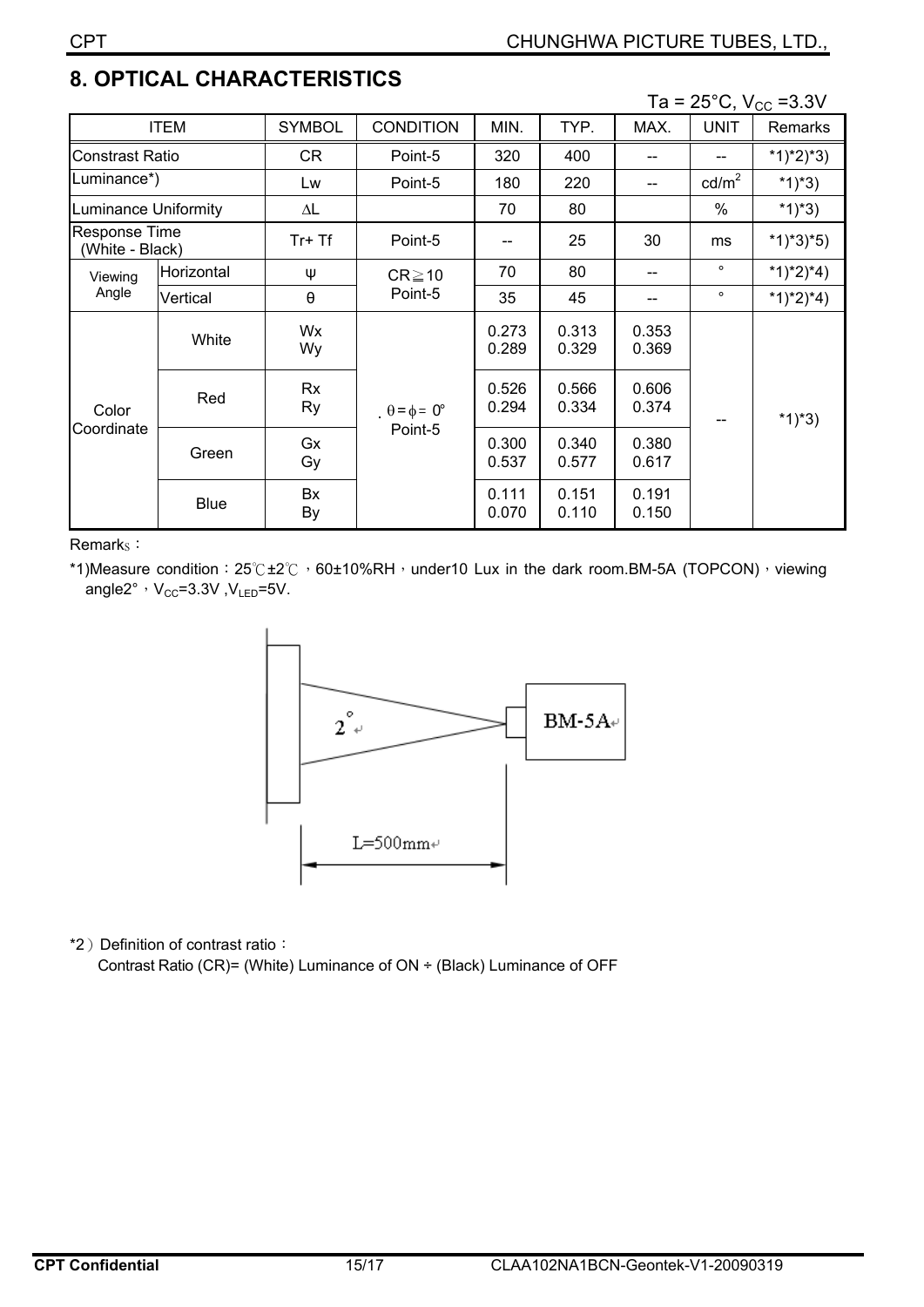3) Definition of luminance: Measure white luminance on the point 5 as figure8-1 Definition of Luminance Uniformity: Measure white luminance on the point1~9 as figure8-1  $\triangle L = [L(MIN)/L(MAX)] \times 100$ 



Fig8-1 Measuring point

\*4) Definition of Viewing Angle( $\theta, \psi$ ),refer to Fig8-2 as below : These items are measured by EZ-CONTRAST (ELDIM) in the dark room. (no ambient light).



Fig8-2 Definition of Viewing Angle

\*5) Definition of Response Time.(White-Black)



Fig8-3 Definition of Response Time(White-Black)